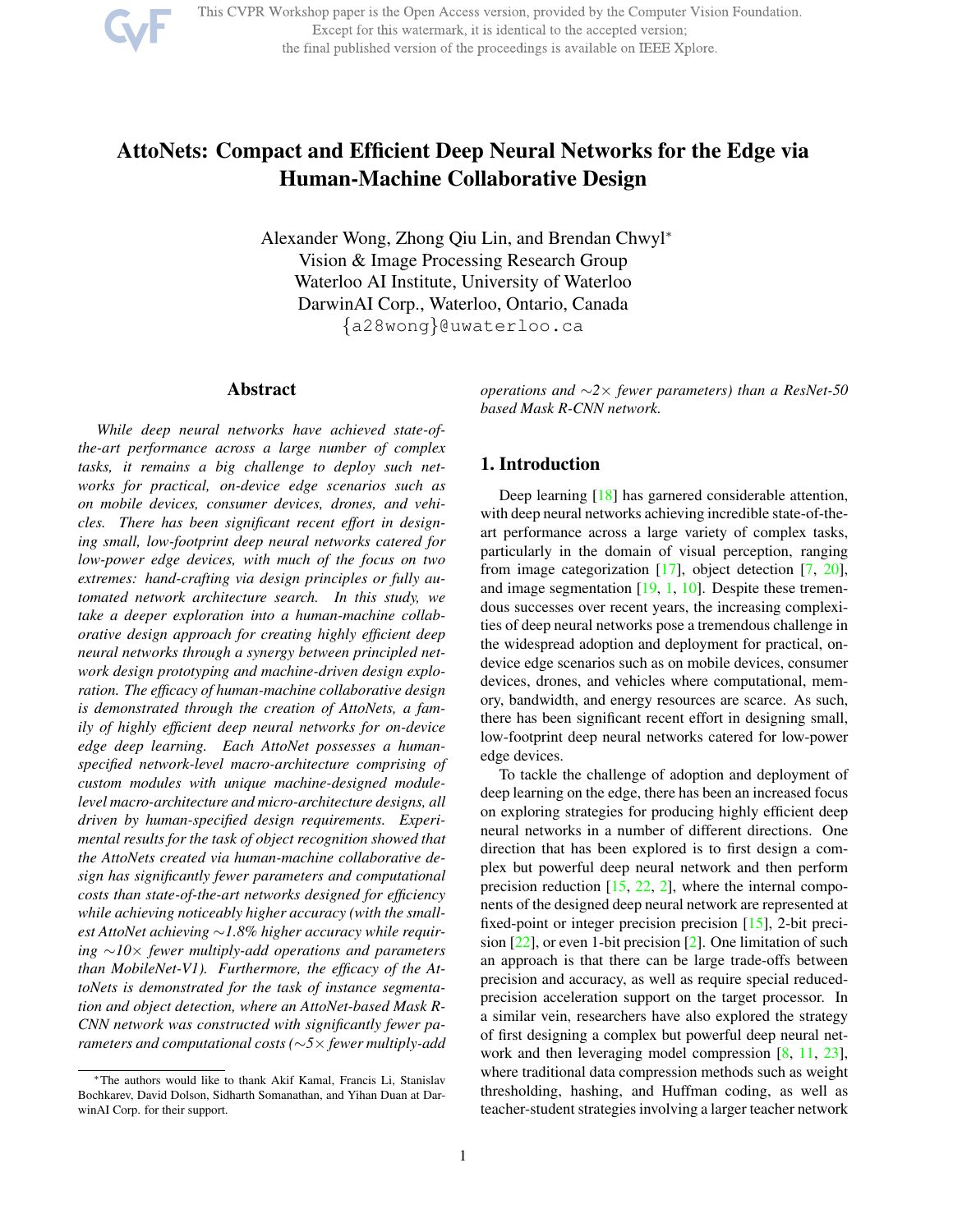training a smaller student network.

Another key direction in the design of highly efficient deep neural networks for edge and mobile scenarios that have been heavily explored in recent years focuses on the fundamental design of deep neural networks itself by introducing architectural design principles to achieve more efficient deep neural network architectures [12, 24, 14, 25, 31, 32, 21, 9]. For example, He et al. [9] introduced a bottleneck module-level macro-architecture, where a  $1 \times 1$ convolutional layer is first used to reduce the dimensionality entering a  $3\times3$  convolutional layer, with a second  $1\times1$ convolutional layer following the  $3\times3$  convolutional layer to restore dimensionality. This thus creates a bottleneck at the  $3\times3$  convolutional layer with lower input/output dimensionality and enables deeper architectures to be constructed at a considerably lower computational and memory complexity. Iandola et al. [14] introduced an alternative bottleneck module-level macro-architecture in the form of a squeeze-expand macro-architecture, which consists of a  $1\times1$  'squeeze' convolutional layer followed by an 'expand' convolutional layer comprised of a combination of  $1\times1$  and  $3\times3$  convolutional filters. Howard et al. [12] leveraged the notion of depthwise separable convolutions to reduce both computational and memory requirements, where the conventional convolutional layer is replaced by a factorized variant composed of (i) a depthwise convolutional layer where a single convolutional filter is applied to each input channel, followed by (ii) a  $1 \times 1$  convolutional layer to perform pointwise convolutions for computing new features via linear combinations of input channels. Furthermore, Sandler et al. [24] leveraged not just depthwise separable convolutions but also introduced thin linear bottleneck layers for further improving the balance between modeling performance and efficiency.

More recently, an interesting new direction taken by researchers is the exploration of fully automated network architecture search strategies for algorithmically designing highly efficient deep neural networks for edge and mobile scenarios. Notable strategies include MONAS [13] and ParetoNASH [4], where the search of efficient deep neural networks was formulated as a multi-objective optimization problem, with the objectives including model size and accuracy and solved via reinforcement learning and evolutionary algorithm, respectively. Finally, in Tan et al. [28], a network architecture search strategy based on reinforcement learning was proposed to search for highly efficient deep neural network architectures that provides the best trade-off between accuracy and latency for specific mobile hardware.

As can be seen, much of the recent focus in the direct design of highly efficient deep neural networks for edge and mobile scenarios falls into one of two extremes: (i) handcrafting via design principles, or (ii) fully automated network architecture search. In this study, we take an interesting new direction and perform a deeper exploration into the

efficacy of a human-machine collaborative design approach for creating highly efficient deep neural networks through a synergy between human-driven principled network design prototyping and machine-driven design exploration. This more balanced approach takes full advantage of human experience and creativity with the meticulousness and raw speed of a machine. The efficacy of human-machine collaborative design is demonstrated through the creation of AttoNets, a family of highly efficient deep neural networks for on-device edge deep learning.

This paper is organized as follows. Section 2 describes in detail the human-machine collaborative design strategy for creating highly efficient deep neural networks for edge and mobile scenarios. Section 3 presents the resulting modulelevel macro-architecture and micro-architecture designs of the family of AttoNets created via the proposed design strategy. Experimental results for the tasks of object recognition and instance segmentation and object detection are presented and discussed in Section 4, while conclusions are drawn in Section 5.

## 2. Methods

In this study, we explore a human-machine collaborative design strategy for creating highly-efficient deep neural networks, which comprises of two key design phases: i) principled network design prototyping, and ii) machinedriven design exploration. First, design principles are leveraged to design the network-level macro-architecture and construct a human-specified initial design prototype catered towards visual perception. Second, machine-driven design exploration is performed based not only on the human-specified initial design prototype, but also a set of human-specified design requirements to explore modulelevel macro-architecture and micro-architecture designs and generate a set of alternative highly-efficient deep neural networks appropriate to the problem space. By taking a more balanced approach, one can better leverage the strength of human designers in their ability to come up with creative, high-level solutions as well as design constraints and requirements through human ingenuity and experience, all the while leveraging the raw speed and meticulousness of machines in exploring numerous low-level, design factors in a detail-oriented manner within the human-specified design constraints and requirements. Details of these two key design phases are described in detail below.

#### 2.1. Principled network design prototyping

The first phase of the presented human-machine collaborative design strategy for creating highly-efficient deep neural networks for edge and mobile scenarios is to construct a human-specified initial design prototype by leveraging a number of human-driven design principles. Rather than focusing our efforts on leveraging design principles centered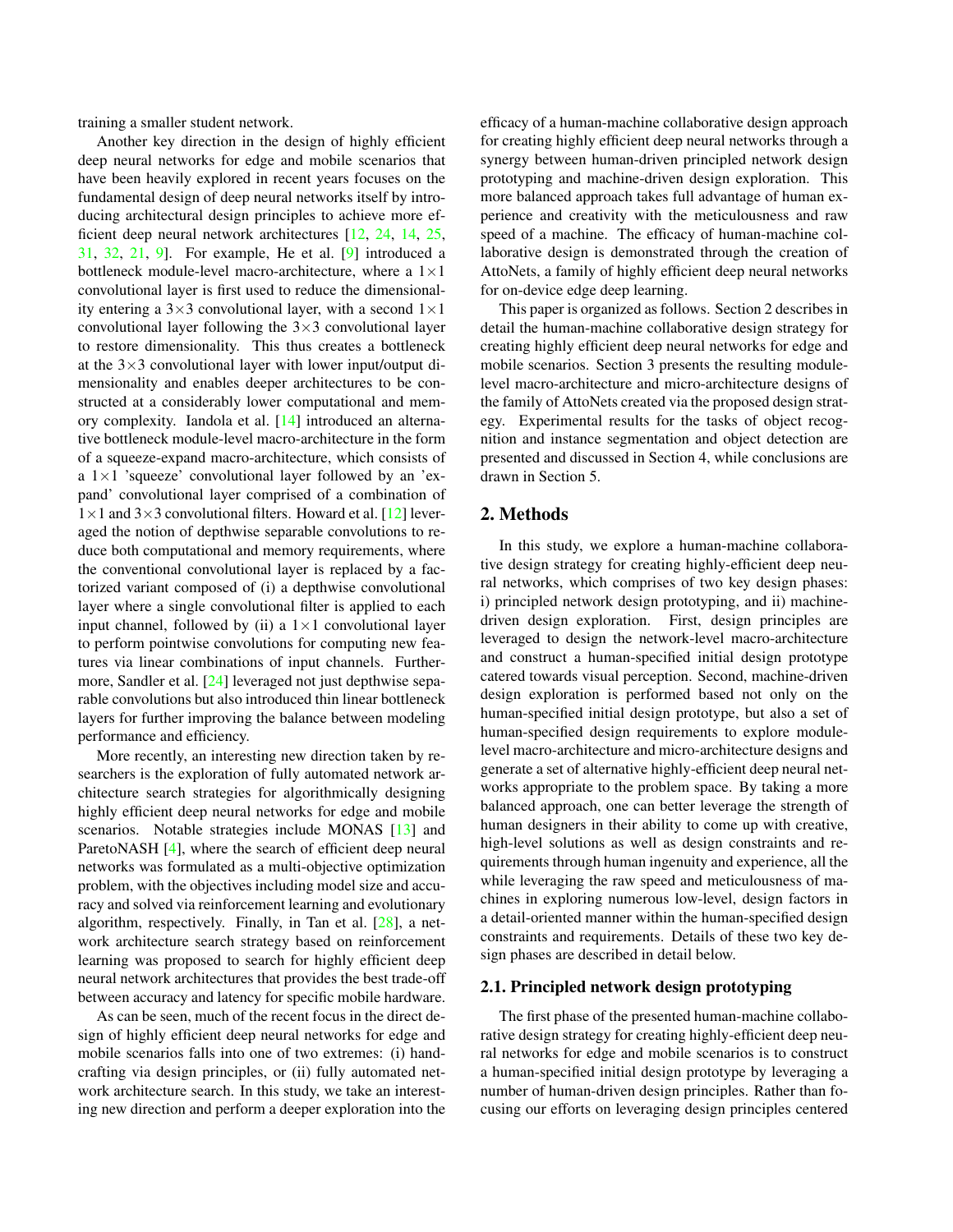

Figure 1. The human-specified initial design prototype at the principled network design prototyping phase.

around efficiency, which in research literature have largely focused on module-level macro-architecture design considerations, we instead focus our human design efforts on leveraging broader network-level macro-architecture design principles centered around modeling performance when designing the initial design prototype. While this may sound counter-intuitive given our goal is to create highly-efficient deep neural networks, the intuition behind this human focus primarily on modeling performance as opposed to primarily on efficiency is that machines are considerably more capable at low-level design exploration than humans, and as such low-level design exploration for efficiency is best left the primary focus of the machine-driven design exploration phase while human effort is focused more on designing the high-level network infrastructure for achieving high modeling accuracy.

In this particular study, we leverage two human-driven design principles that have been shown in research literature for producing high-performance deep convolutional neural networks for the visual perception task of object recognition, where the goal is to recognize the category in which the contents of a given scene belongs to from a set of object categories (e.g., in the popular ImageNet [3] dataset, categories include cellphone, water bottle, monitor, etc.). To achieve high performance for the task of object recognition, the first well-known design principle in research literature we will leverage is to greatly increase the depth of the underlying deep network architecture, as demonstrated by a variety of different network architectures proposed in literature [26, 27, 16, 9]. Extending the network architecture depth enables the learning of deeper feature embeddings that can better characterize the complex compositional nature of natural images, formed by visual content at different levels of abstraction and scale.

One of the biggest challenges with leverage very deep network architectures is the difficulty in training such networks, with the difficulty increasing as the depth of the network increases. To mitigate this problem and enable deeper architectures to be built and trained to higher accuracies, the second design principle we will leverage is to incorporate *shortcut connections* within the network architecture. Introduced by He et al. [9], such shortcut connections embedded within the networks results in a residual architecture that makes it easier for iterative optimization methods such as stochastic gradient descent to drive towards better solutions, even as depth increases in the deep neural network architecture.

Driven by these two human-driven design principles that have been shown to be effective at creating highperformance deep convolutional neural networks, the human-specified initial design prototype possesses a deep convolutional neural network architecture with a modular design, where the intermediate representation layers are encapsulated within network modules, with shortcut connections between the network modules to enable easier training. Here, taking inspiration from [9], the number of modules in the initial design prototype was set to 16 network modules, which gives enough flexibility for machine-driven design exploration while allowing for sufficient modular depth for achieving strong modeling performance. After the network modules of intermediate representation layers, we specify an average pooling layer in the initial design prototype, followed by a dense layer. Finally, we specify a softmax layer as the output of the initial design prototype to indicate which of the categories the input image belongs to. The human-specified initial design prototype is shown in Fig. 1. As mentioned earlier, the actual macro-architecture and micro-architecture designs of the individual network modules are left open-ended for the machine-driven design exploration phase to design in an automatic fashion based on the given dataset as well as the set of human-specified design requirements and constraints that cater to deployment for edge scenarios where low computational and memory complexity are desired.

## 2.2. Machine-driven design exploration

The second key phase in the presented human-machine collaborative design strategy for creating highly-efficient deep neural networks for edge and mobile scenarios is to perform machine-driven design exploration to explore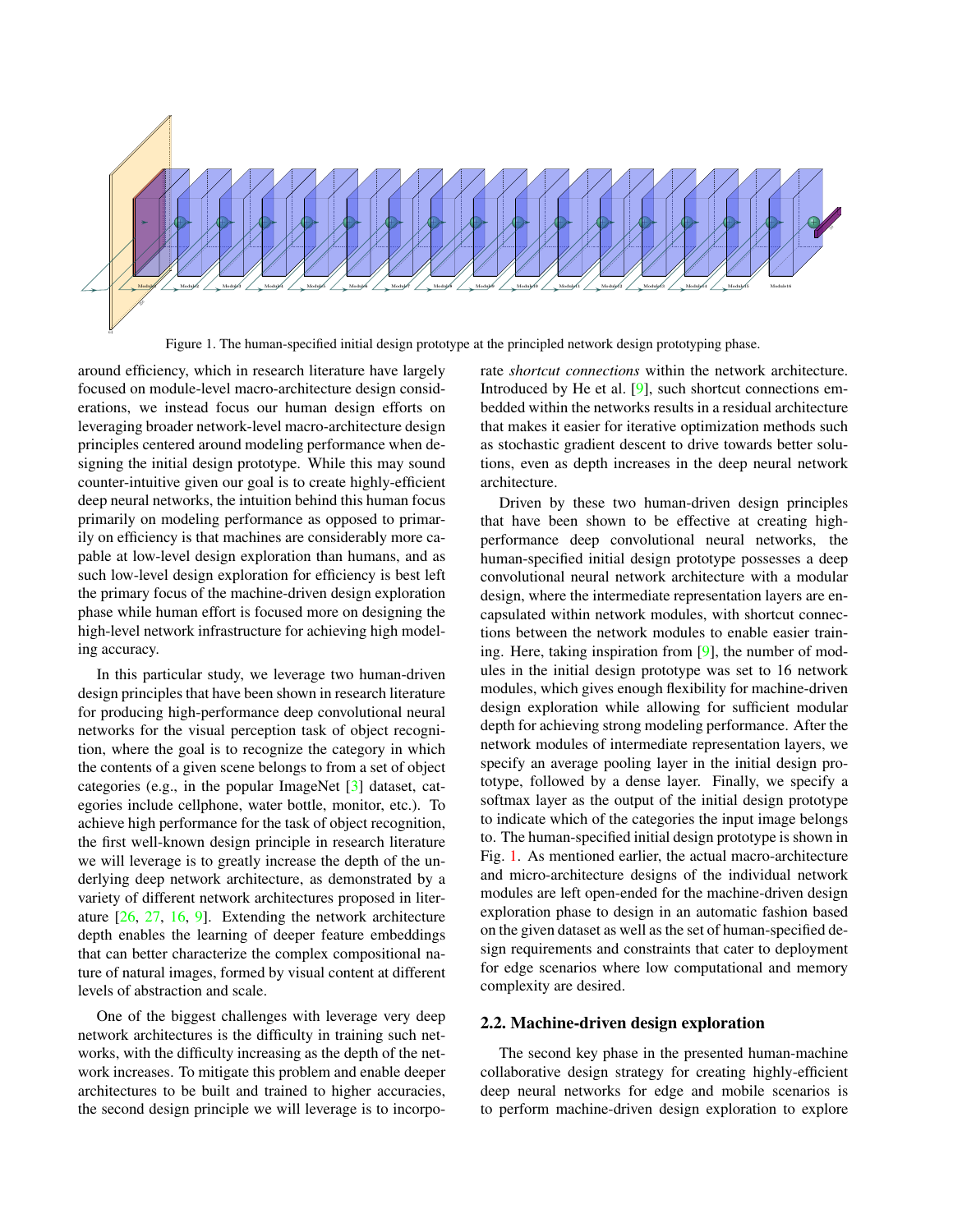module-level macro-architecture and micro-architecture designs based on the human-specified initial design prototype as well as the task and data at hand. This exploration results in the generation of a set of alternative highlyefficiency deep neural networks, guided by human insights and experience. In addition, to further exploit the notion of human-machine collaborative design, the machine-driven design exploration process must also take into consideration a set of human-specified design requirements and constraints. This ensures that the generated deep neural networks produced by machine-driven design exploration are well-suited for on-device object recognition for edge and mobile scenarios.

In this study, we achieve machine-driven design exploration in the form of generative synthesis [30] for very fine-grain macro-architecture and micro-architecture design exploration while learning from human-specified design requirements and constraints as well as human-specified network-level macro-architecture designs. The highly flexible nature of generative synthesis makes it very well-suited for human-machine collaborative design of highly-efficient deep neural networks.

The concept of generative synthesis can be briefly described as follows. The overarching objective of generative synthesis is to learn a generator  $G$  that, given a set of seeds S, can generate deep neural networks  $\{N_s | s \in S\}$  that maximize a universal performance function  $U$  while satisfying quantitative requirements defined by an indicator function  $1_r(\cdot)$ . This can be formulated as the following constrained optimization problem,

$$
\mathcal{G} = \max_{\mathcal{G}} \mathcal{U}(\mathcal{G}(s)) \text{ subject to } 1_r(\mathcal{G}(s)) = 1, \ \forall s \in S.
$$
\n(1)

In this study, when leveraged for machine-driven design exploration, one can arrive to an approximate solution  $\mathcal G$  to the constrained optimization problem posed in Eq. 1 in a progressive fashion, where we initialize the generator (i.e.,  $(\hat{G}_0)$  based on the human-specified initial design prototype  $\varphi, \mathcal{U}$ , and  $1_r(\cdot)$ , and construct a number of successive generators (i.e.,  $\hat{G}_1$ ,  $\hat{G}_2$ ,  $\hat{G}_3$ , ..., etc.) via iterative optimization, with each constructed generator  $\hat{\mathcal{G}}_k$  achieving a higher U than its predecessor generators (i.e.,  $\hat{G}_1, \ldots, \hat{G}_{k-1}$ , etc.) while still satisfying  $1_r(\cdot)$ . We take full advantage of this interesting phenomenon by leveraging this set of generators to synthesize a family of highly-efficient deep neural networks that satisfies these requirements but with different trade-offs between modeling accuracy and efficiency.

In this study, we leverage the performance function  $U$ introduced in  $[29]$ , which quantifies the balance between modeling performance, computational complexity (which is quantified here by the number of multiply-add operations required for inference), and architectural complexity (which is quantified here by the number of parameters in the deep

neural network), thus making it well-suited for driving generative synthesis towards highly-efficient deep neural networks that are well-suited for the computational and memory constraints of edge and mobile scenarios. Here, we set  $\alpha = 2, \beta = \gamma = 0.5$  as originally proposed in [29]. Furthermore, we configure the indicator function  $1_r(\cdot)$  such that the top-1 validation accuracy  $\geq 65\%$  on ImageNet<sub>50</sub>, a dataset introduced by Fang et al. [6] for evaluating performance of deep neural networks for on-device mobile vision applications. This indicator function was chosen for this study such that all generated deep neural networks during the machine-driven design exploration process via generative synthesis have a modeling performance that is at least on par with existing state-of-the-art highly-efficient deep convolutional neural networks designed specifically for mobile and edge scenarios such as MobileNet-V1 [12] and ShuffleNet-V2 [21].

## 3. AttoNet Architectural Designs

In this section, we will first describe the module-level macro-architecture designs of the machine-designed custom modules resulting from the machine-driven design exploration phase of the human-machine collaborative design strategy. Next, we will describe in detail the unique microarchitecture designs created during the machine-driven design exploration phase for each machine-designed custom module within each of the four constructed deep neural networks in the family of AttoNets.

#### 3.1. Module-level macro-architectures

Two module-level macro-architecture designs for the machine-designed custom modules resulting from the machine-driven design exploration phase of the humanmachine collaborative design strategy are shown in Fig. 2. Notable differences in AttoNet Module Type A and AttoNet Module Type B include an additional  $1\times1$  convolutional layer on the shortcut connection in Module Type B, as well as strided convolution groups in Module Type B vs. nonstrided convolutional groups in Module Type A. Note that the micro-architecture design (e.g., the number of convolutional groups, size of each group, number of filters of each layer, etc.) is unique for each module within a created network (see Table 1). A number of interesting observations can be made about these unique module-level macroarchitecture designs, which we will describe in detail below.

#### 3.1.1 Pointwise compression.

A compression layer of  $1\times1$  convolutions is leveraged as the first component of the both Module Type A and Module Type B. The use of such a compression layer effectively reduces dimensionality into the next layer and thus reduces both the architectural and computational complexity of the custom modules within the network.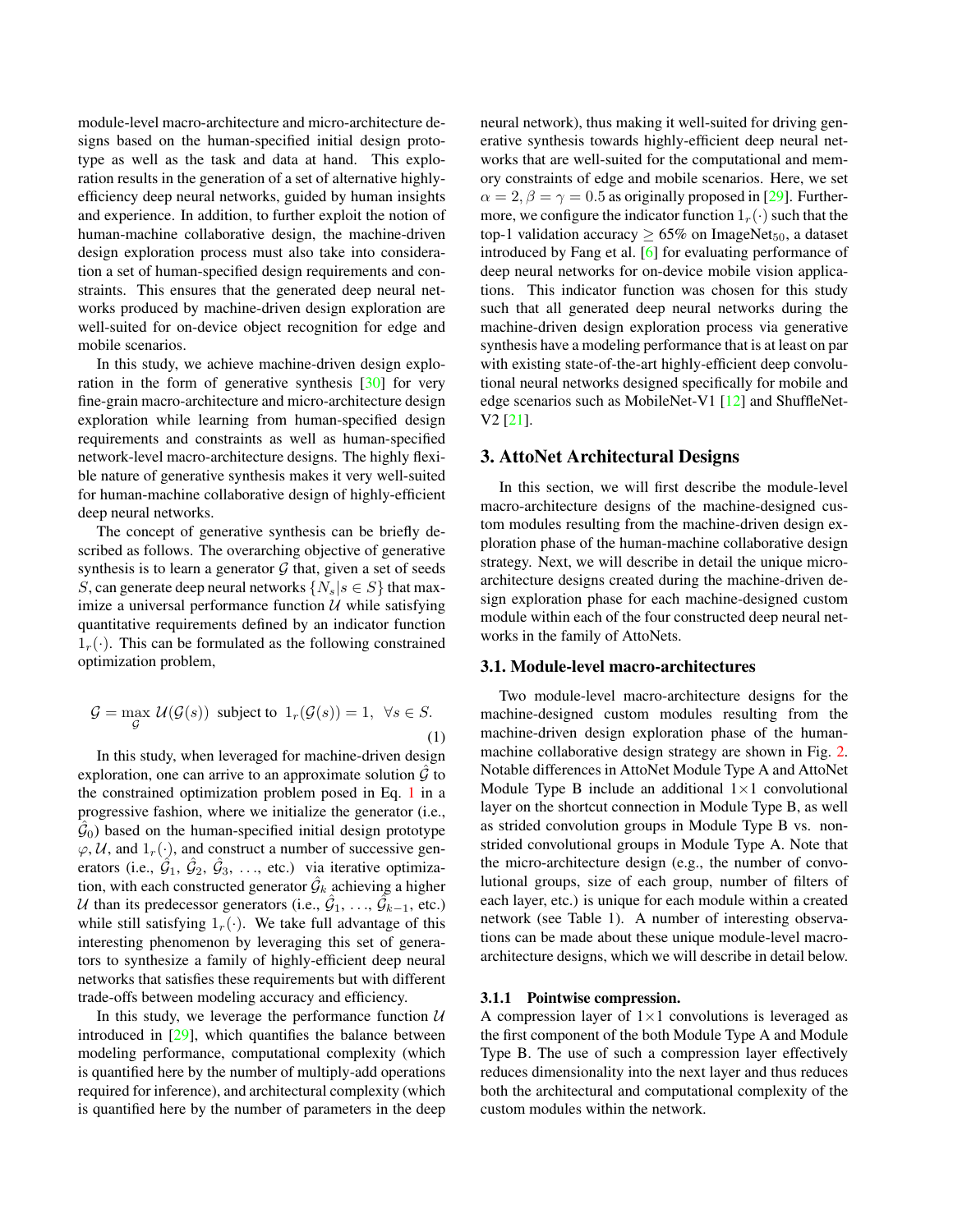

(b) AttoNet Module Type B

Figure 2. Two module-level macro-architecture designs of the machine-designed custom modules resulting from the machine-driven design exploration phase. Notable differences in AttoNet Module Type A and AttoNet Module Type B include an additional 1×1 convolutional layer on the shortcut connection in Module Type B, as well as strided convolution groups in Module Type B vs. non-strided convolutional groups in Module Type A. Note that the micro-architecture design (e.g., the number of convolutional groups, size of each group, number of filters of each layer, etc.) is unique for each module within a created network (see Table 1).

#### 3.1.2 Strided convolutional groups.

Multiple groups of  $3\times3$  convolutions after the compression layer are leveraged for both Module Type A and Module Type B. The use of convolutional groups instead of a single convolutional layer enables the output features of the compression layer to be separated into smaller groups and processed independently, thus further reducing the computational complexity and architectural complexity of the modules. It is important to note that while Module Type A leverages non-strided convolutional groups, Module Type B leverages strided convolution groups instead. The further use of strided convolutional groups in Module Type B provides another level of information compression by reducing dimensionality into the next layer, which has the effect of further reducing both architectural and computational complexity of the network even more.

#### 3.1.3 Back-to-back pointwise convolutions.

Back-to-back  $1\times1$  convolutional layers are leveraged in both Module Type A and Module Type B, with the first  $1 \times 1$ convolutional layer effectively mixing the outputs of the convolutional groups together to produce features incorporating information from all groups, and the second  $1 \times 1$  convolutional layer acting as a decompression layer to restore dimensionality in the output of the custom modules. Therefore, this back-to-back configuration of  $1 \times 1$  convolutional layers allows for improved performance in the learned feature embedding despite the complexity reductions taken by the compression layer and the convolutional groups.

## 3.2. Created AttoNet network architectures

The network-level architecture design, along with the module-level micro-architecture designs of each machine-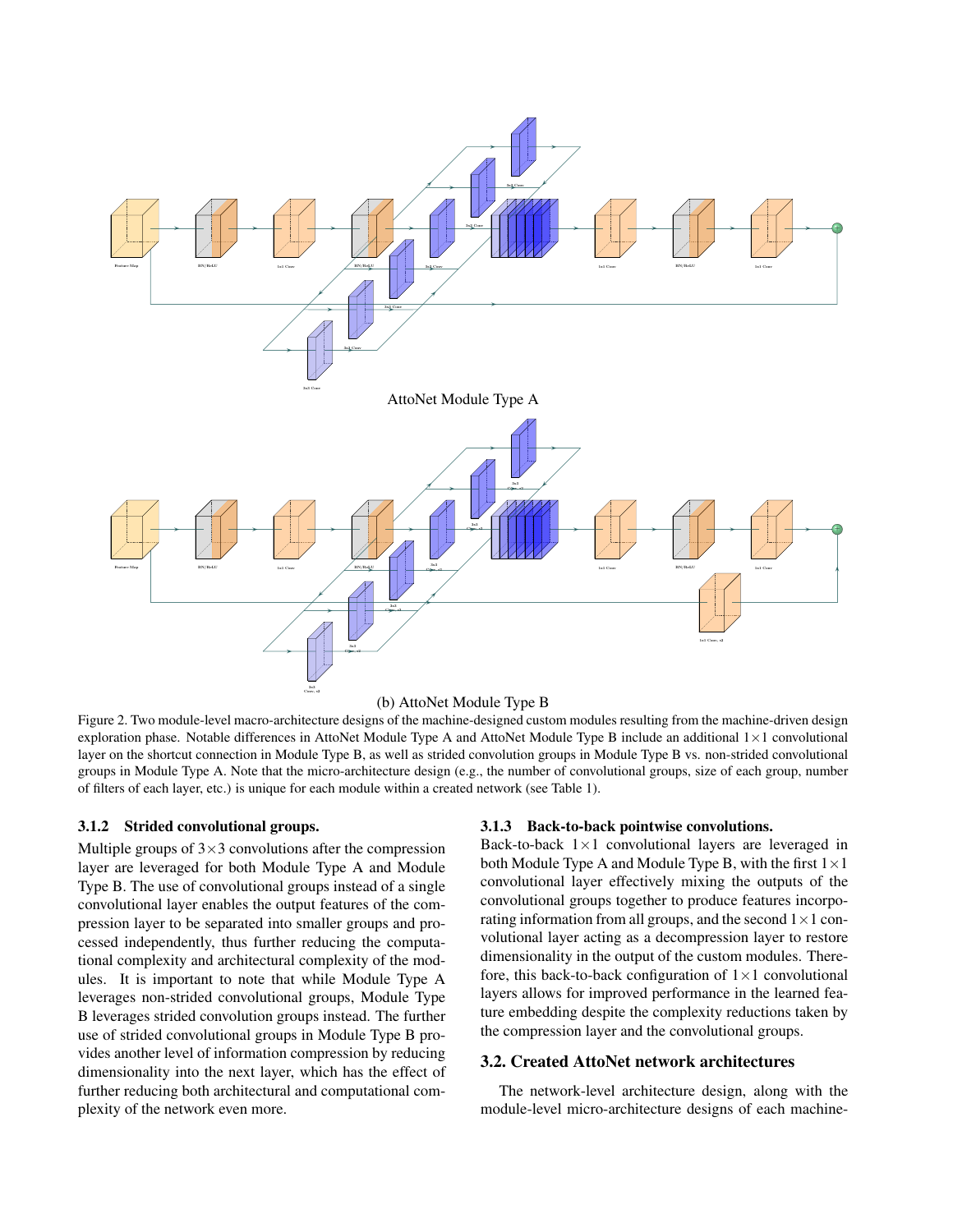| Module Name          | Output size | AttoNet-A                   | r - - r - - - -<br>AttoNet-B  | AttoNet-C                | AttoNet-D                                      |
|----------------------|-------------|-----------------------------|-------------------------------|--------------------------|------------------------------------------------|
| Conv                 | 112x112     | 7x7, 8, s2                  | 7x7, 8, s2                    | 7x7, 6, s2               | 7x7, 3, s2                                     |
| MaxPooling           |             | 3x3, 8, s2                  | 3x3, 8, s2                    | $\overline{3x3, 6, s2}$  | 3x3, 3, s2                                     |
|                      | 56x56       | [IxI, 8]                    | [IxI, 8]                      | [Ix1, 7]                 | [Ix1, 7]                                       |
| Module1              |             | [3x3x4, 32]                 | [3x3x4, 32]                   | [3x3x2, 14]              | [3x3x4, 28]                                    |
|                      |             | [1x1, 16]                   | [1x1, 16]                     | [1x1, 8]                 | [1x1, 8]                                       |
|                      |             | [1x1, 176]                  | [1x1, 168]                    | [1x1, 139]               | [1x1, 112]                                     |
|                      |             | [1x1, 176]                  | [1x1, 168]                    | [1x1, 139]               | [1x1, 112]                                     |
|                      |             | [1x1, 16]<br>[3x3x4, 64]    | [1x1, 16]<br>[3x3x4, 64]      | [1x1, 5]<br>[3x3x2, 10]  | $[$ IxI, 5]<br>[3x3x4, 20]                     |
| Module <sub>2</sub>  |             | [1x1, 16]                   | [1x1, 8]                      | [1x1, 5]                 | [1x1, 5]                                       |
|                      |             | [1x1, 176]                  | [1x1, 168]                    | [1x1, 139]               | [1x1, 112]                                     |
|                      |             | Identity                    | Identity                      | Identity                 | Identity                                       |
|                      |             | [1x1, 16]                   | [1x1, 16]                     | [1x1, 7]                 | [1x1, 7]                                       |
|                      |             | [3x3x4, 64]                 | [3x3x4, 64]                   | [3x3x2, 14]              | [3x3x4, 28]                                    |
| Module3              |             | [1x1, 16]                   | [1x1, 16]                     | [1x1, 6]                 | [1x1, 65]                                      |
|                      |             | [1x1, 176]<br>Identity      | [1x1, 168]<br>Identity        | [1x1, 139]<br>Identity   | [1x1, 112]<br>Identity                         |
|                      |             | [1x1, 40]                   | [1x1, 32]                     | [1x1, 19]                | [1x1, 8]                                       |
|                      |             | [3x3x4, 160, s2]            | [3x3x4, 128, s2]              | [3x3x2, 38, s2]          | [3x3x4, 32, s2]                                |
| Module4              |             | [1x1, 40]                   | [1x1, 24]                     | [1x1, 14]                | [1x1, 8]                                       |
|                      | 28x28       | [1x1, 400]                  | [1x1, 368]                    | [1x1, 328]               | [1x1, 264]                                     |
|                      |             | [1x1, 400, s2]              | [1x1, 368, s2]                | [1x1, 328, s2]           | [1x1, 264, s2]                                 |
|                      |             | [1x1, 32]                   | [1x1, 16]                     | [1x1, 13]                | $\lceil \lceil x \rceil, 8 \rceil$             |
|                      |             | [3x3x4, 128]                | [3x3x4, 64]                   | [3x3x2, 26]              | [3x3x4, 32]                                    |
| Module5              |             | [1x1, 24]<br>[1x1, 400]     | [1x1, 24]<br>[1x1, 368]       | [1x1, 9]<br>[1x1, 328]   | [1x1,8]<br>[1x1, 264]                          |
|                      |             | Identity                    | Identity                      | Identity                 | Identity                                       |
|                      |             | [1x1, 40]                   | [1x1, 24]                     | [1x1, 19]                | [1x1, 8]                                       |
|                      |             | [3x3x4, 160]                | [3x3x4, 96]                   | [3x3x2, 38]              | [3x3x4, 32]                                    |
| Module <sub>6</sub>  |             | [1x1, 32]                   | [1x1, 24]                     | [1x1, 8]                 | $[1x1,8]$                                      |
|                      |             | [1x1, 400]                  | [1x1, 368]                    | [1x1, 328]               | [1x1, 264]                                     |
|                      |             | Identity                    | Identity                      | Identity                 | Identity                                       |
|                      |             | [1x1, 40]                   | [1x1, 24]                     | [1x1, 20]                | $\left[ \left[ \left[ \right] \right] \right]$ |
| Module7              |             | [3x3x4, 160]<br>[1x1, 32]   | [3x3x4, 96]<br>[1x1, 32]      | [3x3x2, 40]<br>[1x1, 12] | [3x3x4, 32]<br>[1x1, 8]                        |
|                      |             | [1x1, 400]                  | [1x1, 368]                    | [1x1, 328]               | [1x1, 264]                                     |
|                      |             | Identity                    | Identity                      | Identity                 | Identity                                       |
|                      |             | [1x1, 80]                   | [1x1, 64]                     | [1x1, 39]                | [1x1, 8]                                       |
|                      |             | [3x3x4, 320, s2]            | [3x3x4, 256, s2]              | [3x3x2, 78, s2]          | [3x3x4, 32]                                    |
| Module <sub>8</sub>  |             | [1x1, 64]                   | [1x1, 48]                     | [1x1, 24]                | [1x1, 8]                                       |
|                      |             | [1x1, 808]                  | [1x1, 728]                    | [1x1, 628]               | [1x1, 467]                                     |
| Module9              | 14x14       | [1x1, 808, s2]              | [1x1, 728, s2]                | [1x1, 628, s2]           | [1x1, 467, s2                                  |
|                      |             | [1x1, 72]<br>[3x3x4, 288]   | [1x1, 40]<br>[3x3x4, 160]     | [1x1, 29]<br>[3x3x2, 58] | [1x1, 8]<br>[3x3x4, 32]                        |
|                      |             | [1x1, 72]                   | [1x1, 40]                     | [1x1, 28]                | [1x1, 8]                                       |
|                      |             | [1x1, 808]                  | [1x1, 728]                    | [1x1, 628]               | [1x1, 467]                                     |
|                      |             | Identity                    | Identity                      | Identity                 | Identity                                       |
|                      |             | [1x1, 80]                   | [1x1, 48]                     | [1x1, 37]                | [1x1, 8]                                       |
|                      |             | [3x3x4, 320]                | [ $3x3x4, 192$ ]              | [3x3x2, 74]              | [3x3x4, 32]                                    |
| Module10             |             | [1x1, 72]                   | [1x1, 48]                     | [1x1, 26]                | [1x1, 8]                                       |
|                      |             | [1x1, 808]<br>Identity      | [1x1, 728]<br>Identity        | [1x1, 628]<br>Identity   | [1x1, 467]<br>Identity                         |
|                      |             | [1x1, 72]                   | [1x1, 56]                     | [1x1, 37]                | [1x1, 8]                                       |
|                      |             | [3x3x4, 288]                | [3x3x4, 224]                  | [3x3x2, 74]              | [3x3x4, 32]                                    |
| Module11             |             | [1x1, 72]                   | [1x1, 48]                     | [1x1, 32]                | [1x1, 8]                                       |
|                      |             | [1x1, 808]                  | [1x1, 728]                    | [1x1, 628]               | [1x1, 467]                                     |
|                      |             | Identity                    | Identity                      | Identity                 | Identity                                       |
|                      |             | [1x1, 72]<br>[3x3x4, 288]   | [1x1, 48]<br>[ $3x3x4, 192$ ] | [1x1, 37]                | [1x1, 8]<br>[3x3x4, 32]                        |
| Module <sub>12</sub> |             | [1x1, 64]                   | [1x1, 40]                     | [3x3x2, 74]<br>[1x1, 27] | [1x1, 8]                                       |
|                      |             | $[1x1, 808]$                | [1x1, 728]                    | [1x1, 628]               | [1x1, 467]                                     |
|                      |             | Identity                    | <b>Identity</b>               | Identity                 | Identity                                       |
|                      |             | [1x1, 56]                   | [1x1, 32]                     | [1x1, 17]                | [1x1, 8]                                       |
|                      |             | [3x3x4, 224]                | [3x3x4, 128]                  | [3x3x2, 34]              | [3x3x4, 32]                                    |
| Module13             |             | [1x1, 56]                   | [1x1, 32]                     | [1x1, 24]                | [1x1, 8]                                       |
|                      |             | $[1x1, 808]$<br>Identity    | [1x1, 728]<br>Identity        | [1x1, 628]<br>Identity   | [1x1, 467]<br>Identity                         |
| Module <sub>14</sub> |             | [1x1, 160]                  | [1x1, 112]                    | [1x1, 67]                | [1x1, 16]                                      |
|                      |             | [3x3x4, 640, s2]            | [3x3x4, 448, s2]              | [3x3x2, 134, s2]         | [3x3x4, 64, s2]                                |
|                      |             | [1x1, 128]                  | [1x1, 96]                     | [1x1, 52]                | [1x1, 8]                                       |
|                      | 7x7         | [1x1, 952]                  | [1x1, 736]                    | [1x1, 527]               | [1x1, 140]                                     |
|                      |             | $\left[1x1, 952, s2\right]$ | $\sqrt{1x1, 736, s2}$         | [1x1, 527, s2]           | $\left[1x1, 140, s2\right]$                    |
|                      |             | [1x1, 120]                  | [1x1, 72]                     | [1x1, 46]                | [1x1, 8]                                       |
|                      |             | [3x3x4, 480]<br>[1x1, 88]   | [3x3x4, 288]<br>[1x1, 48]     | [3x3x2, 92]<br>[1x1, 30] | [3x3x4, 32]<br>[1x1, 8]                        |
| Module15             |             | [1x1, 952]                  | [1x1, 736]                    | [1x1, 527]               | [1x1, 140]                                     |
|                      |             | Identity                    | Identity                      | Identity                 | Identity                                       |
| Module16             |             | [1x1, 112]                  | [1x1, 72]                     | [1 <del>x1, 49]</del>    | [1x1,8]                                        |
|                      |             | [3x3x4, 448]                | [3x3x4, 288]                  | [3x3x2, 98]              | [3x3x4, 32]                                    |
|                      |             | [1x1, 88]                   | [1x1, 56]                     | [1x1, 31]                | [1x1, 8]                                       |
|                      |             | [1x1, 952]                  | [1x1, 736]                    | [1x1, 527]               | [1x1, 140]                                     |
| AvgPooling           | lxl         | Identity<br>7x7, 952        | Identity<br>7x7, 736          | Identity<br>7x7, 527     | Identity<br>7x7, 140                           |
| FC                   | 51          | 952x51                      | 736x51                        | 527x51                   | 140x51                                         |

Table 1. Network architectures of proposed family of AttoNets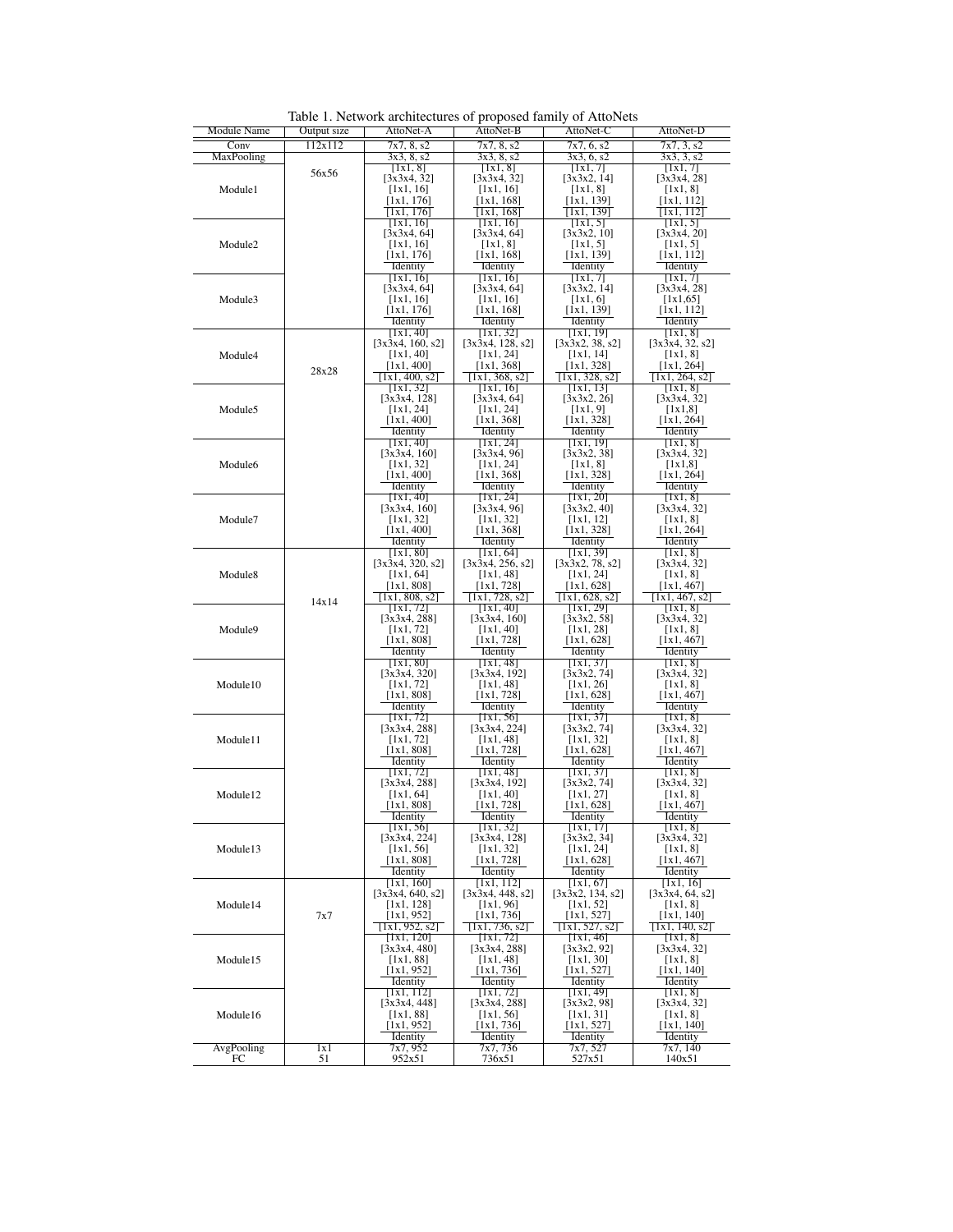designed custom module, for each of the four networks in the family of AttoNets produced using the presented human-machine collaborative strategy are summarized in Table 1. The family of AttoNets possess unique 69-layer deep convolutional neural network architectures, which differs from previously proposed architectures designed for efficiency in edge scenarios. A number of interesting observations can be made from looking at the individual architectures of the family of produced AttoNets. First, it is observed that there is considerable inter-network microarchitecture variability, with the module micro-architecture designs of each AttoNet being very different from one another. Second, it is observed that the overall architectural complexity decreases progressively from AttoNet-A to AttoNet-D, which is consistent with the progressive strategy taken in the machine-driven design exploration phase. Third, it is observed that there is also considerable intranetwork micro-architecture and macro-architecture variability, with each custom module within an AttoNet possessing a unique and very different micro-architecture design compared to the other custom modules, along with exhibiting different module-level macro-architecture designs within the networks as well. Such diversity in both internetwork and intra-network micro-architecture and macroarchitecture variability can only be achieved via finegrained machine-driven design exploration.

## 4. Results and Discussion

The efficacy of the family of AttoNets created via the presented human-machine collaborative design strategy were quantitatively evaluated for two different popular visual perception tasks that are commonly performed in edge and mobile scenarios: i) object recognition, and ii) instance segmentation and object detection. The experimental setup and results for the two experiments are presented below.

#### 4.1. Object Recognition

The first experiment performed to evaluate the efficacy of the four highly-efficient deep neural networks in the AttoNet family was on the task of object recognition. More specifically, we evaluate the top-1 accuracy of the presented AttoNets on the ImageNet<sub>50</sub> dataset [6], a dataset recently introduced by Fang et al. for evaluating performance of deep neural networks for on-device mobile vision applications derived from the popular ImageNet [3] dataset. For comparison purposes, the results for three state-of-the-art deep neural networks designed for edge and mobile applications (namely, MobileNet-V1 [12], MobileNet-V2 [24], and ShuffleNet-V2 [21]) are also presented.

As shown in Table 2, the produced family of AttoNets had noticeably higher accuracies at much smaller sizes and lower computational costs than state-of-the-art deep neural networks designed for edge and mobile applications. In terms of smallest size, AttoNet-D achieved higher accuracy compared to both MobileNet-V1 and ShuffleNet-V2 ( $\sim$ 1.8% higher and  $\sim$ 1.3% higher, respectively) but requires ∼10× fewer parameters and ∼10× fewer multiplyadd operations than MobileNet-V1 and ∼4.1× fewer parameters and  $\sim$ 2.4× fewer multiply-add operations than ShuffleNet-v2. More interestingly, both AttoNet-B and AttoNet-C achieves higher accuracies compared to the state-of-the-art MobileNet-V2 (∼2.4% higher and ∼0.9% higher, respectively) but with AttoNet-B requiring ∼1.2× fewer parameters and ∼1.1× fewer multiply-add operations than MobileNet-V2, and AttoNet-C requiring ∼2.2× fewer parameters and ∼2.1× fewer multiply-add operations than MobileNet-V2. In terms of best accuracy, AttoNet-A achieved ∼8.5% higher accuracy compared to MobileNet-V1 while requiring  $\sim$ 1.1× fewer parameters and  $\sim$ 1.3× multiply-add operations. In terms of the highest NetScore, AttoNet-D achieved a NetScore that is ∼20.5 points higher than MobileNet-V1, ∼15.1 points higher than MobileNet-V2 and ∼10.4 points higher than ShuffleNet-V2, which demonstrates a strong balance between accuracy, computational complexity, and architectural complexity.

#### 4.2. Instance segmentation and object detection

The second experiment performed to evaluate the efficacy of AttoNets created via the presented human-machine collaborative design strategy involved the task of instance segmentation and object detection, where the goal is to segment objects in a given scene and detecting bounding boxes around objects, as well as assigning a category to each segment. More specifically, we train an AttoNet-based Mask R-CNN network (which we will refer to as Atto-MaskRCNN) on the popular Pascal VOC 2012 [5] segmentation dataset and evaluate the mask average precision (which we denote as  $AP_m$ ) and the detection (bounding box) average precision (which we denote as  $AP<sub>d</sub>$ ). For training, SGD with a momentum of 0.9 was used as described in [10]. In this experiment, ResNet-50 based Mask R-CNN [10] is used for comparison purposes.

It was observed that the produced Atto-MaskRCNN requires  $\sim$ 2× fewer parameters (at 18.3M) and  $\sim$ 5× fewer multiply-add operations (at 195B) than ResNet-50 based Mask R-CNN [10], while still achieving an AP<sub>d</sub> of ~65.5% and AP<sub>m</sub> of ~60% on the Pascal VOC 2012 segmentation dataset. Example images with the corresponding instance segmentation and detected bounding boxes produced by Atto-MaskRCNN from the Pascal VOC 2012 segmentation dataset is shown in Fig. 3. It can be observed that the produced Atto-MaskRCNN can achieve good object instance segmentation and detection performance despite its significantly reduced computational and architectural complexity. The results of the two experiments demonstrate that the family of AttoNets were able to achieve state-of-the-art performance while being noticeably smaller and requiring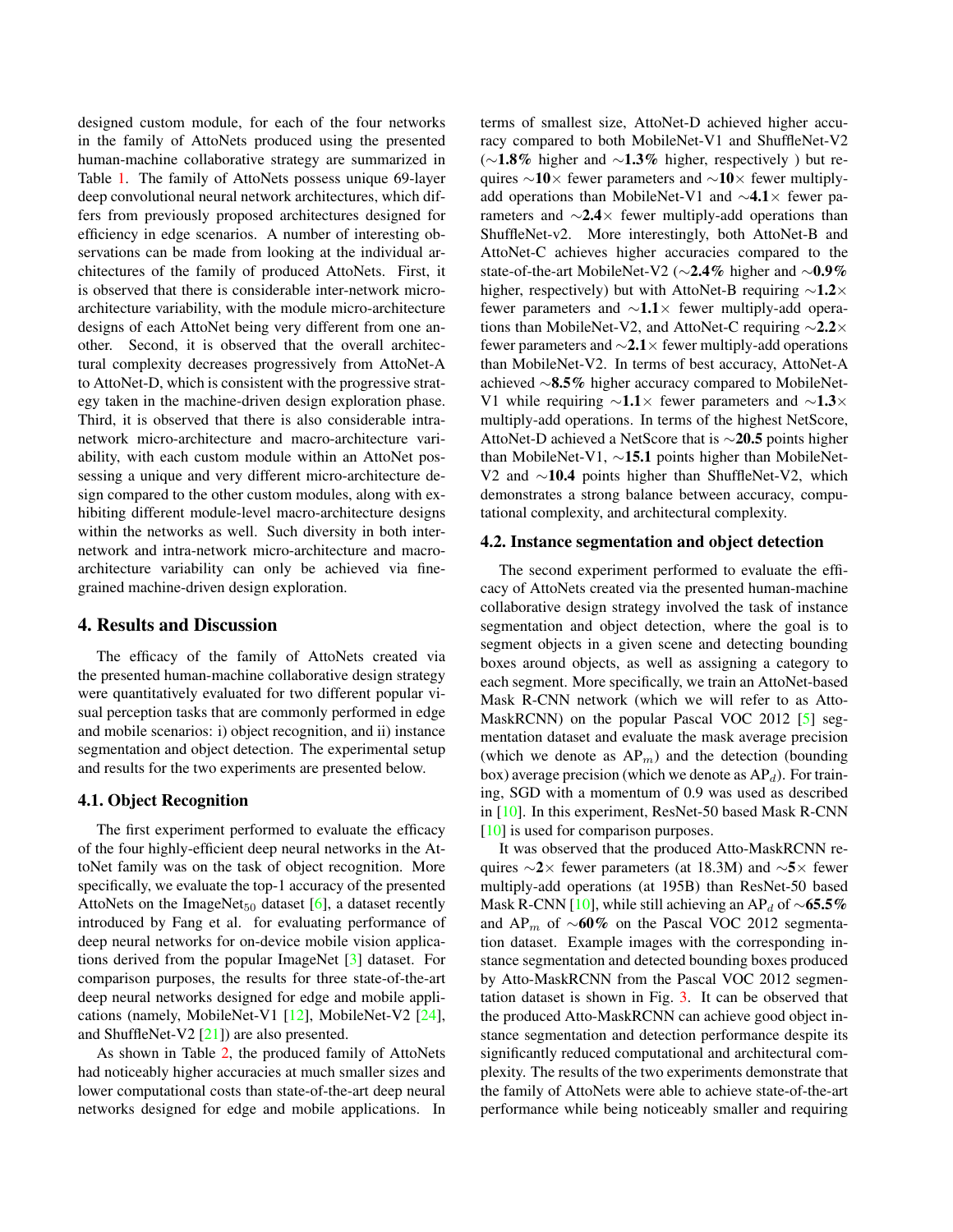Table 2. Performance of efficient deep convolutional neural networks on  $ImageNet_{50}$ 

| Model                | $Top-1$ | Mult-Adds (M) | $\#$ Params (M) | <b>NetScore</b> |
|----------------------|---------|---------------|-----------------|-----------------|
| MobileNet-V1 $[12]$  | 64.52%  | 567.5         | 3.26            | 69.71           |
| MobileNet-V2 $[24]$  | 68.68%  | 299.7         | 2.29            | 75.11           |
| ShuffleNet-V2 $[21]$ | 65.00%  | 140.1         | 1.32            | 79.85           |
| AttoNet-A            | 73.00%  | 424.8         | 2.97            | 73.53           |
| AttoNet-B            | 71.10%  | 277.5         | 1.87            | 76.93           |
| AttoNet-C            | 69.60%  | 139.9         | 1.06            | 81.99           |
| AttoNet-D            | 66.30%  | 57.5          | 0.32            | 90.21           |



Figure 3. Example images with their corresponding instance segmentations and detected bounding boxes produced by Atto-MaskRCNN from the Pascal VOC 2012 segmentation dataset. Note that Atto-MaskRCNN achieves good object instance segmentation and detection performance while requiring ∼5× fewer multiply-add operations than ResNet-50 based Mask R-CNN [10].

significantly fewer computations, making them well-suited for on-device edge and mobile scenarios.

## 5. Conclusions

In this study, we show that a human-machine collaborative design strategy can be leveraged for creating highlyefficient deep neural networks for on-device edge deep learning scenarios. By combining human-driven principled network design prototyping with machine-driven design exploration, one can create deep neural networks with unique, machine-designed module-level macroarchitecture and micro-architecture designs catered primarily for efficiency within a human-specified network macroarchitecture design catered primarily for modeling accuracy. Experiment results show that family of AttoNets created via the presented human-machine collaborative design strategy can achieve state-of-the-art accuracy while possessing significantly fewer parameters and with significantly lower computational costs.

Future work involves investigate the effectiveness of the presented human-machine collaborative design strategy for a broader range of tasks such as video action recognition, video pose estimation, image captioning, image superresolution, and image generation. Furthermore, it would be worth exploring the effect of different permutations of human-specified design requirements on the resulting deep neural networks being created.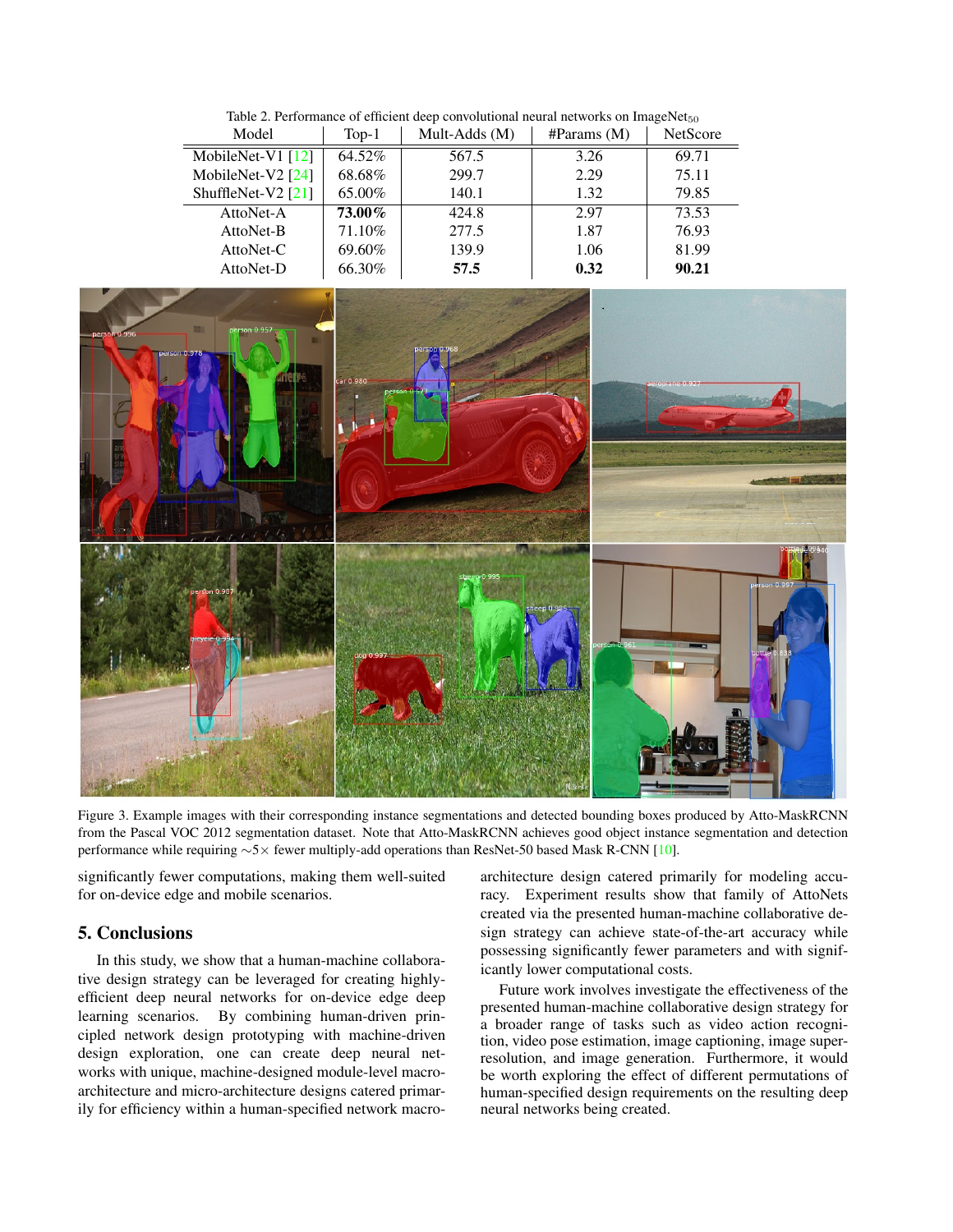# References

- [1] L.-C. Chen, G. Papandreou, I. Kokkinos, K. Murphy, and A. L. Yuille. Deeplab: Semantic image segmentation with deep convolutional nets, atrous convolution, and fully connected crfs. *IEEE transactions on pattern analysis and machine intelligence*, 40(4):834–848, 2018. 1
- [2] M. Courbariaux, Y. Bengio, and J.-P. David. Binaryconnect: Training deep neural networks with binary weights during propagations. In *Advances in neural information processing systems*, pages 3123–3131, 2015. 1
- [3] J. Deng, W. Dong, R. Socher, L.-J. Li, K. Li, and L. Fei-Fei. Imagenet: A large-scale hierarchical image database. 2009. 3, 7
- [4] T. Elsken, J. H. Metzen, and F. Hutter. Multi-objective architecture search for cnns. *arXiv preprint arXiv:1804.09081*, 2018. 2
- [5] M. Everingham, L. Van Gool, C. K. I. Williams, J. Winn, and A. Zisserman. The PASCAL Visual Object Classes Challenge 2012 (VOC2012) Results. http://www.pascalnetwork.org/challenges/VOC/voc2012/workshop/index.html. 7
- [6] B. Fang, X. Zeng, and M. Zhang. Nestdnn: Resource-aware multi-tenant on-device deep learning for continuous mobile vision. *Proceedings of the 24th Annual International Conference on Mobile Computing and Networking*, 2018. 4, 7
- [7] R. Girshick. Fast r-cnn. In *Proceedings of the IEEE international conference on computer vision*, pages 1440–1448, 2015. 1
- [8] S. Han, H. Mao, and W. J. Dally. Deep compression: Compressing deep neural networks with pruning, trained quantization and huffman coding. *arXiv preprint arXiv:1510.00149*, 2015. 1
- [9] K. He et al. Deep residual learning for image recognition. *arXiv:1512.03385*, 2015. 2, 3
- [10] K. He, G. Gkioxari, P. Dollár, and R. Girshick. Mask r-cnn. In *Proceedings of the IEEE international conference on computer vision*, pages 2961–2969, 2017. 1, 7, 8
- [11] G. Hinton, O. Vinyals, and J. Dean. Distilling the knowledge in a neural network. *arXiv preprint arXiv:1503.02531*, 2015. 1
- [12] A. G. Howard, M. Zhu, B. Chen, D. Kalenichenko, W. Wang, T. Weyand, M. Andreetto, and H. Adam. Mobilenets: Efficient convolutional neural networks for mobile vision applications. *arXiv preprint arXiv:1704.04861*, 2017. 2, 4, 7, 8
- [13] C.-H. Hsu, S.-H. Chang, D.-C. Juan, J.-Y. Pan, Y.-T. Chen, W. Wei, and S.-C. Chang. Monas: Multi-objective neural architecture search using reinforcement learning. *arXiv preprint arXiv:1806.10332*, 2018. 2
- [14] F. N. Iandola, S. Han, M. W. Moskewicz, K. Ashraf, W. J. Dally, and K. Keutzer. Squeezenet: Alexnet-level accuracy with 50x fewer parameters and¡ 0.5 mb model size. *arXiv preprint arXiv:1602.07360*, 2016. 2
- [15] B. Jacob et al. Quantization and training of neural networks for efficient integer-arithmetic-only inference. *arXiv:1712.05877*, 2017. 1
- [16] S. Jégou, M. Drozdzal, D. Vazquez, A. Romero, and Y. Bengio. The one hundred layers tiramisu: Fully convolutional

densenets for semantic segmentation. In *Proceedings of the IEEE Conference on Computer Vision and Pattern Recognition Workshops*, pages 11–19, 2017. 3

- [17] A. Krizhevsky, I. Sutskever, and G. E. Hinton. Imagenet classification with deep convolutional neural networks. In *Advances in neural information processing systems*, pages 1097–1105, 2012. 1
- [18] Y. LeCun, Y. Bengio, and G. Hinton. Deep learning. *nature*, 521(7553):436, 2015. 1
- [19] G. Lin, A. Milan, C. Shen, and I. Reid. Refinenet: Multi-path refinement networks for high-resolution semantic segmentation. In *Proceedings of the IEEE conference on computer vision and pattern recognition*, pages 1925–1934, 2017. 1
- [20] W. Liu, D. Anguelov, D. Erhan, C. Szegedy, S. Reed, C.-Y. Fu, and A. C. Berg. Ssd: Single shot multibox detector. In *European conference on computer vision*, pages 21–37. Springer, 2016. 1
- [21] N. Ma, X. Zhang, H.-T. Zheng, and J. Sun. Shufflenet v2: Practical guidelines for efficient cnn architecture design. In *Proceedings of the European Conference on Computer Vision (ECCV)*, pages 116–131, 2018. 2, 4, 7, 8
- [22] W. Meng et al. Two-bit networks for deep learning on resource-constrained embedded devices. *arXiv:1701.00485*, 2017. 1
- [23] S. Ravi. ProjectionNet: Learning efficient on-device deep networks using neural projections. *arXiv:1708.00630*, 2017. 1
- [24] M. Sandler, A. Howard, M. Zhu, A. Zhmoginov, and L.-C. Chen. Mobilenetv2: Inverted residuals and linear bottlenecks. In *Proceedings of the IEEE Conference on Computer Vision and Pattern Recognition*, pages 4510–4520, 2018. 2, 7, 8
- [25] M. J. Shafiee, F. Li, B. Chwyl, and A. Wong. Squishednets: Squishing squeezenet further for edge device scenarios via deep evolutionary synthesis. *NIPS Workshop on Machine Learning on the Phone and other Consumer Devices*, 2017. 2
- [26] K. Simonyan and A. Zisserman. Very deep convolutional networks for large-scale image recognition. *arXiv preprint arXiv:1409.1556*, 2014. 3
- [27] C. Szegedy, V. Vanhoucke, S. Ioffe, J. Shlens, and Z. Wojna. Rethinking the inception architecture for computer vision. In *Proceedings of the IEEE conference on computer vision and pattern recognition*, pages 2818–2826, 2016. 3
- [28] M. Tan, B. Chen, R. Pang, V. Vasudevan, and Q. V. Le. Mnasnet: Platform-aware neural architecture search for mobile. *arXiv preprint arXiv:1807.11626*, 2018. 2
- [29] A. Wong. Netscore: Towards universal metrics for largescale performance analysis of deep neural networks for practical usage. *arXiv preprint arXiv:1806.05512*, 2018. 4
- [30] A. Wong, M. J. Shafiee, B. Chwyl, and F. Li. Ferminets: Learning generative machines to generate efficient neural networks via generative synthesis. *Advances in neural information processing systems Workshops*, 2018. 4
- [31] A. Wong, M. J. Shafiee, F. Li, and B. Chwyl. Tiny ssd: A tiny single-shot detection deep convolutional neural network for real-time embedded object detection. *Proceedings of the Conference on Computer and Robot Vision*, 2018. 2